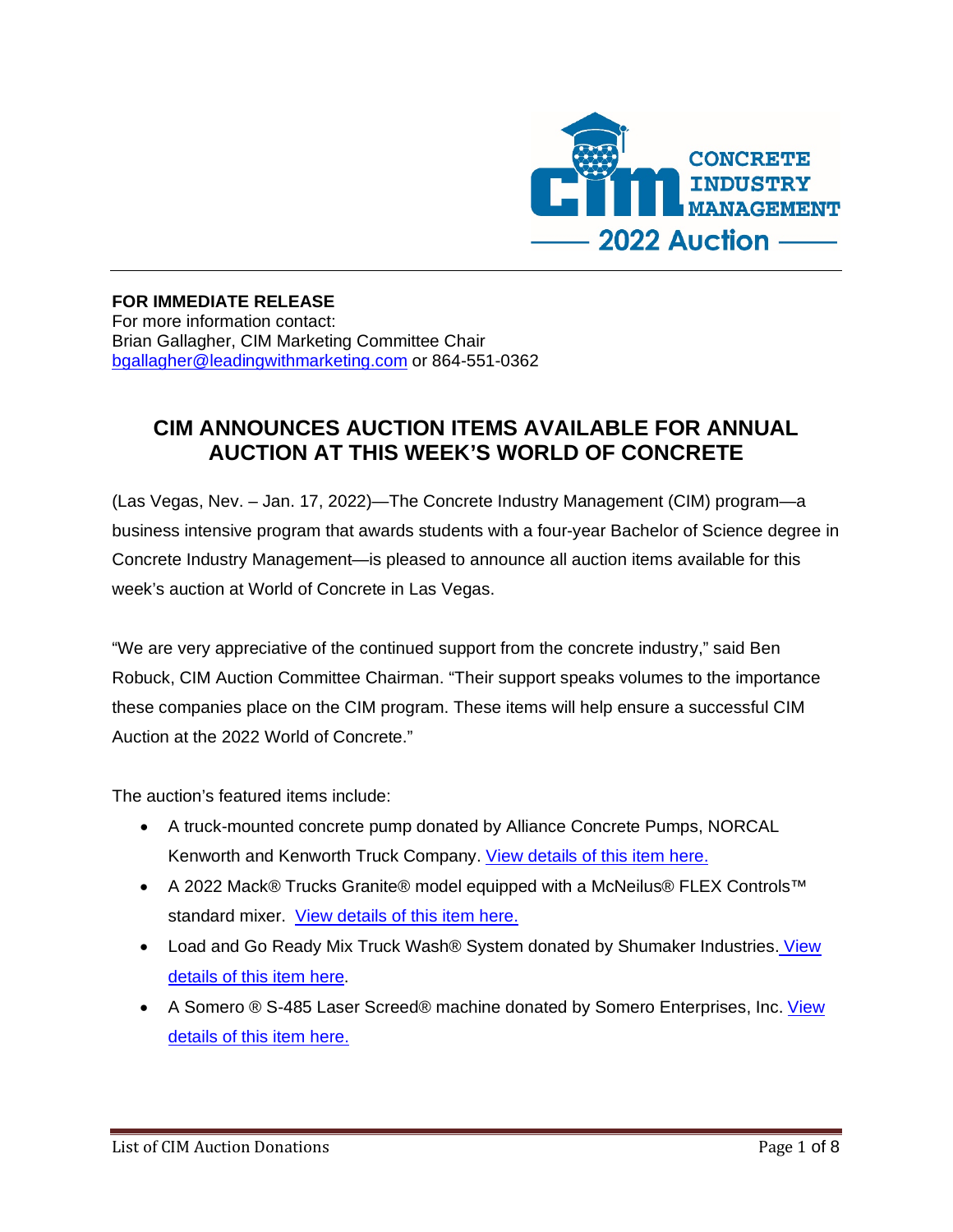• An extreme duty 10.5-yard high performance mixer donated by Con-Tech Manufacturing, Inc. (Item includes mixer only. Truck chassis not included.) View details [of this item here.](https://www.concretedegree.com/wp-content/uploads/2022/01/CIM2022_ConTechSellSheet.pdf)

The total list of all items (as of Jan. 10) available at Wednesday's auction include:

### **Ready Mixed Concrete-Focused Items**

**Alamo Cement** – Three loads of Portland Type IL or Type I/II **Arcosa [Lightweight](https://arcosalightweight.com/)** - Lightweight aggregate **Argos Cement** - Five loads Type I Bulk Portland Cement or Portland Limestone Cement **Astec** - \$25,000 parts credit **Beck Industrial, Inc.** - \$10,000 voucher **CalPortland** - Five loads Portland Cement or Advancement HS Portland Limestone-blended Cement **Capitol Aggregates, Inc**. - Four loads cement **CEMEX** – 10 loads Type I/II Portland Cement or Portland Limestone Cement **Central Plains Cement Company** - Three loads (approximately 75 short tons) of Portland Cement Type I-II or Portland Limestone Cement (PLC) **CHRYSO Inc.** - CHRYSO Chemical Admixtures **Command Alkon Inc.** - COMMANDbatch System **Continental Cement** - Five loads (approximately 75 short tons) of cement **CRH** - Ash Grove- CRH Cement- Five loads of Type I/II cement or Portland Limestone **Digital Fleet -** Service & Water Control Valve System **Eagle Materials – Fairborn Cement Company** - Three loads of Type I or Portland Limestone cement **Eagle Materials – Louisville Kosmos Cement Company** - Three loads of Type I or Portland Limestone Cement **Fiberforce by ABC Polymer/Concrete Fibers -** Four pallets of FiberForce Microfiber **FORTA Corporation** - FORTA-FERRO® Macro Synthetic Fiber Reinforcement for concrete **GCC** - Five loads of type 1/2 cement or Portland Limestone Cement **GCP Applied Technologies** - \$30,000 admixture package **Giant Cement** - Two loads of Type I/II Portland Cement or Portland Limestone Cement **Granite Construction Company -** Construction grade aggregates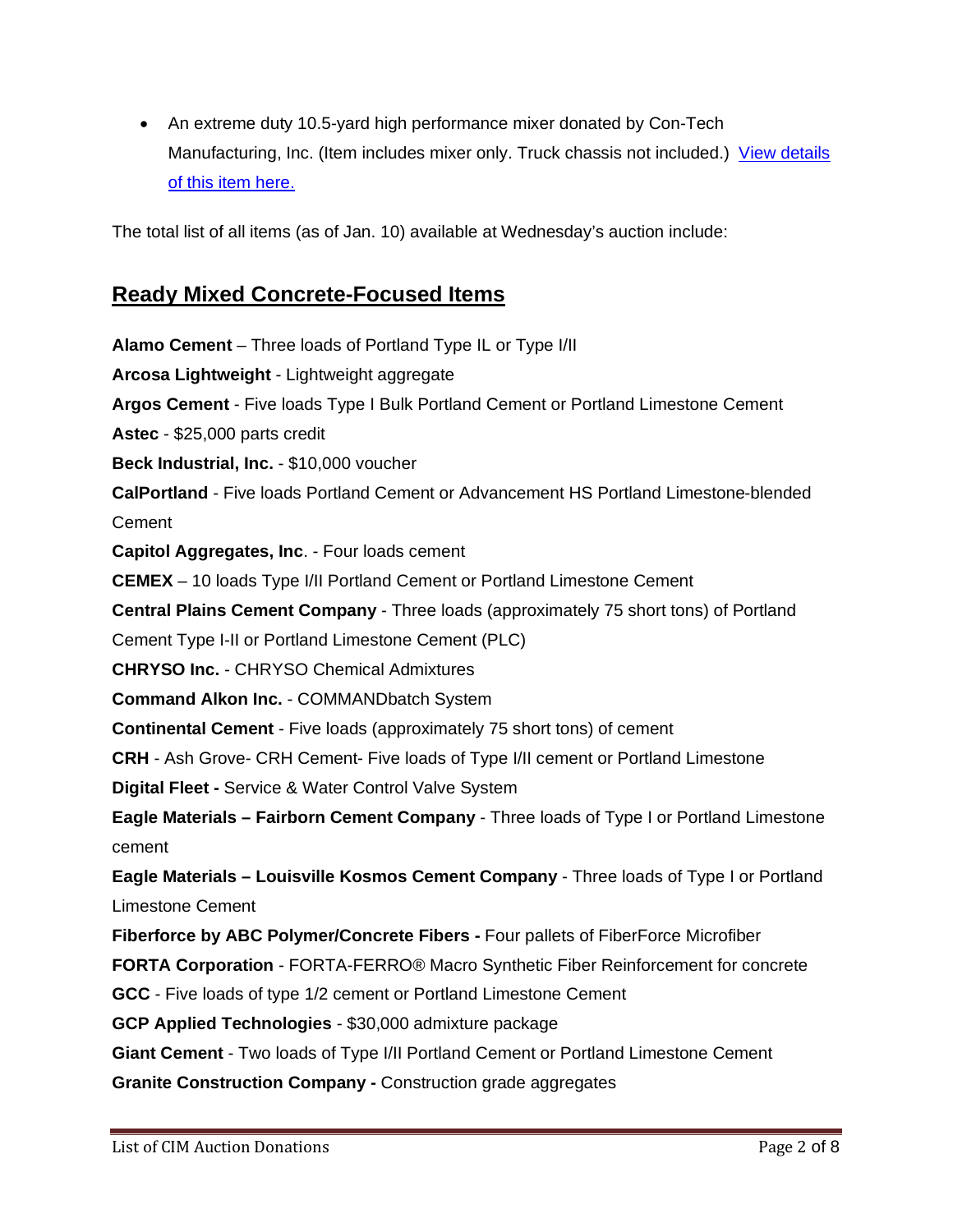**Illinois Cement Company** – Three loads Portland Limestone Cement **Innovative Concrete Solutions & Systems** - One Chute Wash Recovery System **Knox Companies** - \$5,000 worth of Silo work or bag house work **Holcim -** 15 loads Type I/II Portland Cement or Portland Limestone Cement **Lehigh Hanson, Inc.** - 12 truckloads of EcoCemPLC™ cement **Martin Marietta** - Five loads of cement **Masters Builders Solutions Admixtures US, LLC** - Chemical Admixtures for Concrete **Mitsubishi Cement Corporation** - Five loads Type II/V Portland Cement or Portland Limestone Cement **The Monarch Cement Company** - Three loads Type I/II Portland Cement or Portland Limestone Cement **Mountain Cement Company** - Two loads of Type I/II Cement or Portland Limestone Cement **National Cement Company-CA** - Three truckloads of II-V Portland Cement or Portland Limestone Cement **Nevada Cement Company** – Two loads of Nevada Cement **Owens [Corning](http://www.cem-fil.com/)** - One pallet Anti-Crak® HP12 Concrete Fiber **Ozinga Cement** - 125 tons of Class C Fly Ash **The Quikrete Companies** - Two truckloads of 80 lb. Quikrete Concrete - 1,176 bags **Roanoke Cement Company, LLC/a Titan America Business** - Five loads Type IL Bulk Portland Cement **Rogers Group, Inc**. - Two loads of limestone aggregate **Salt River Materials Group -** 81 tons Class F Fly Ash **SEFA** - Two loads Class F Fly Ash **Sika Corporation** - \$20,000 Admixture Package **Stalite Lightweight Aggregate** - Two loads lightweight aggregate (23-25 tons each) **Stephens Mfg** – Two SOS-1020 Vents or a \$10,000 credit towards future equipment or parts **St. Mary's Cement Inc. (US) a Division of Votorantim Cement North America** - 5 loads Type I Bulk Portland Cement or Portland Limestone Cement **Teichert Materials** - 15 loads (26 1/2 T) of concrete 1×4 or sand **Terex Advance Mixer** - \$10,000 parts credit **Texas Fly Ash** - Two loads of Fly Ash **Vince Hagan Co** - VH-245JP Silo Top Dust Collector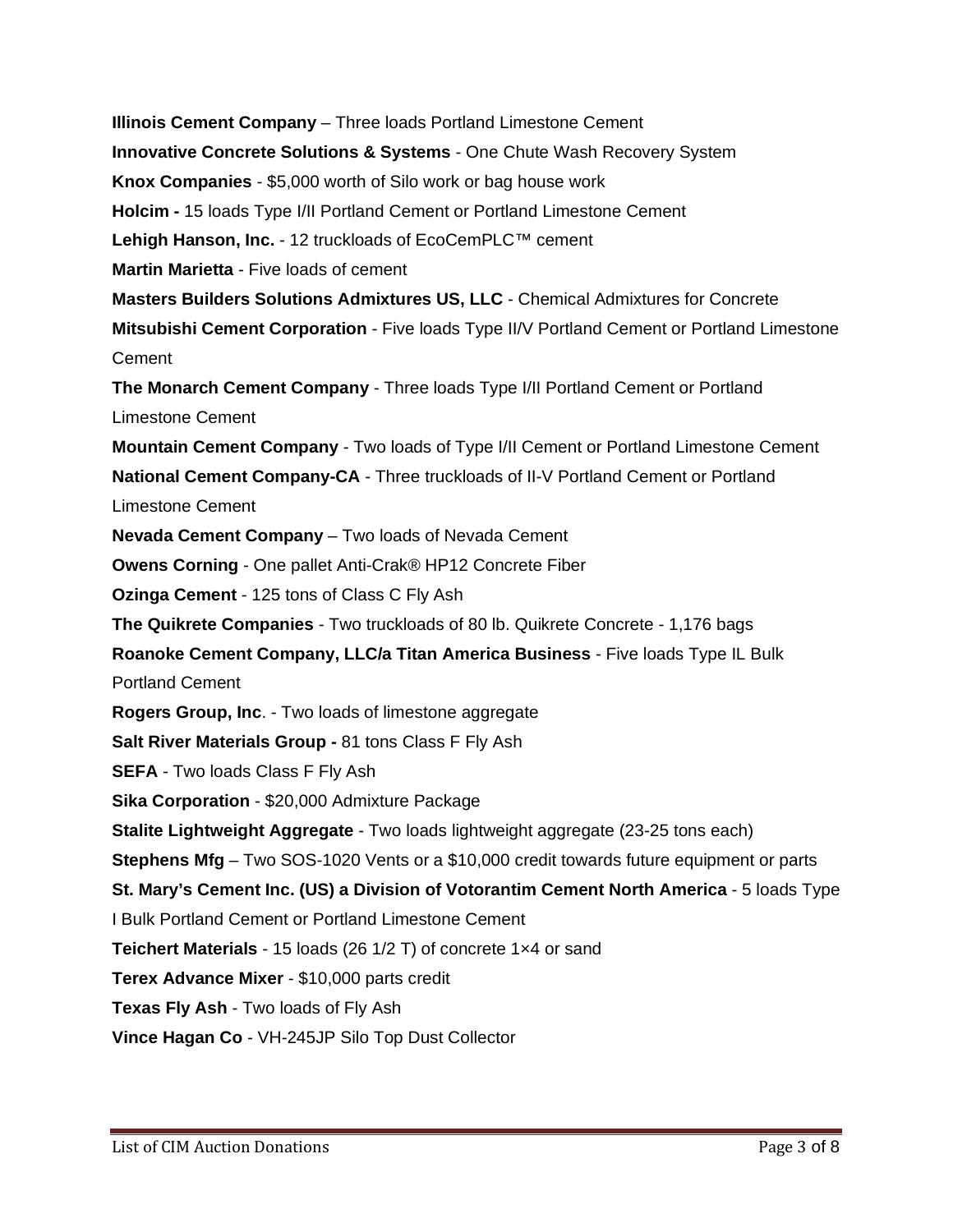# **Contractor-Focused Items**

**Allen Engineering Corp.** - MAGIC SCREED // E-Screed with a 12' Blade **American Concrete Institute** - 10 copies of ACI/ ASCC Guide to Quality Concrete **Construction American Society of Concrete Contractors** - Concrete Executive Leadership Forum **Registration Calculated Industries** - Six Model 4225 ConcreteCal Pro (items sold separately) **[COMMAND](http://www.commandcenterconcrete.com/) Center** - COMMAND Center Wireless Starter Kit **D.P Dorfmueller Co. Inc.-** Print Reading for Concrete videos with textbook **Euclid Chemical Company (The)** - Concrete Sealer and Training Package **Hilti** - 12V Cordless Kit **Hyundai Construction Equipment Americas** - One month rental of a Hyundai Wheel Loader **Makita U.S.A.** - Makita XPH07TB 18V LXT Brushless 1/2" Hammer Driver-Drill Kit **MESA Systems Co.** - HD2 Kit Portable aggregate moisture meter **MEVA Formwork Systems Inc.** - Formwork rental **Multiquip Inc.** - Two MQ Whiteman Walk Behind Trowels **Oldcastle APG** - Five pallets each of Pro Mix Accelerated Concrete Mix, Pro Mix All Purpose Cement, and Pro Mix Concrete Repair by Sakrete **Ritz Safety** - \$5,000 Silver Donation from 2022 Full Line Catalog **Stanley Black & Decker (DeWALT)** – Two sets – DEWALT outdoor kit **Sunbelt Rentals** - Three \$500 gift certificates **Tools & Accessories Corp.** - Bosch PB360C PowerBox Jobsite Radio **Volvo Construction Equipment** - Up to \$20,000 in rental credits **Wegman Metal Products, Inc**. – 6-inch x 18-inch Steel Reinforced Poly Blades

### **Other Industry Segment Items**

**Putzmeister America** - \$20,000 Putzmeister spare parts

#### **Items of Interest to Everyone**

**ACE Specialties –** Exclusive Trump Autograph Memorabilia Collection **Advanced [Lubrication](https://www.aoeteam.com/) Specialties** - Philadelphia sports package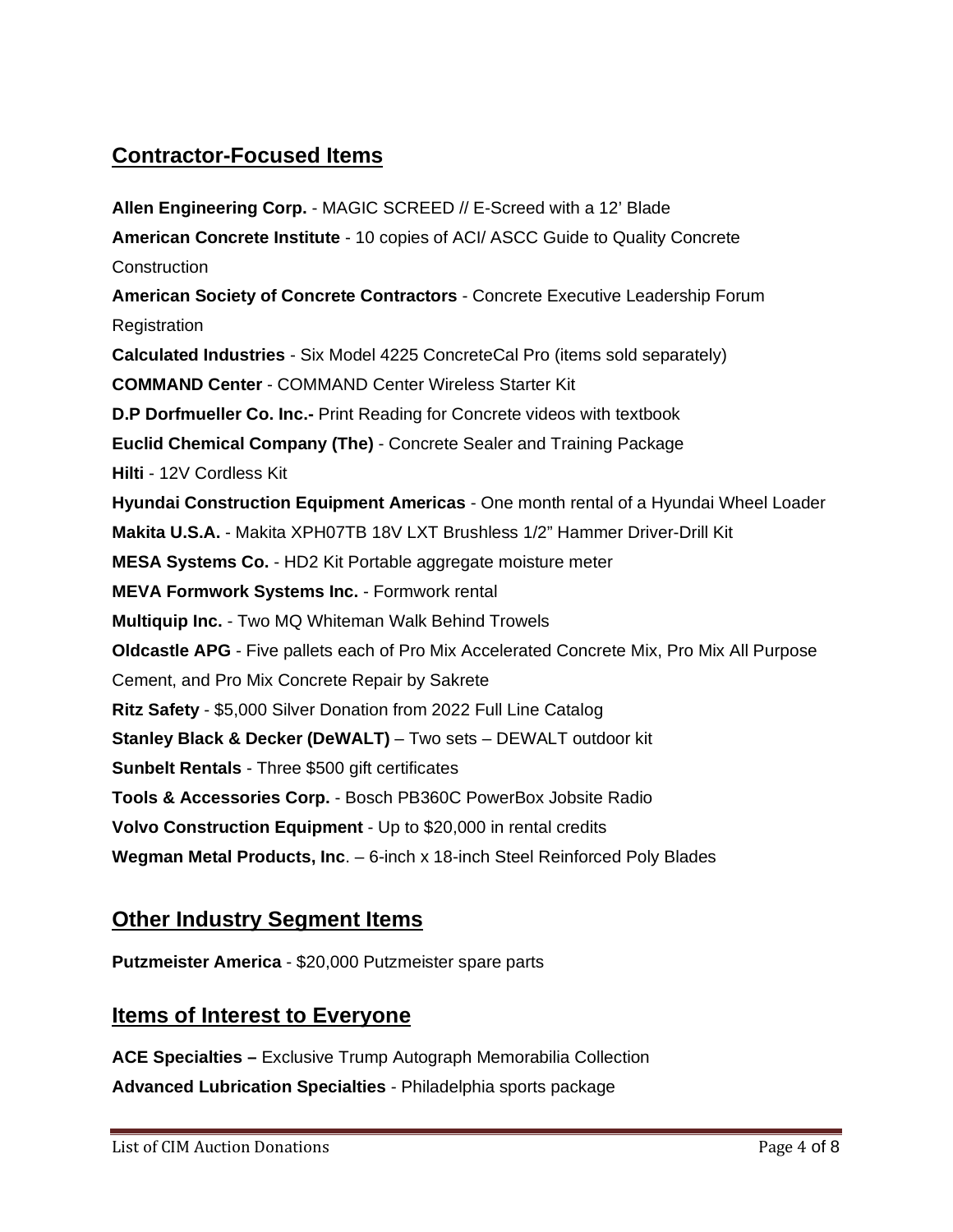**Advancing Organizational Excellence (AOE)** - Website content and social media audit **Allen-Villere Partners** - New Orleans Stay & Quail Hunt for four people **Allied Concrete Co., an Eagle Corporation Company** - Golf at Spring Creek Golf Club in Central Virginia **Allison Transportation** - Swag package **American Concrete Institute** - Two tickets to the Excellence in Concrete Awards **American Highway** - Round of golf for three at the Medalist Golf Club **Baker Concrete Construction, Inc**. - Kentucky Derby package for two **Bobcat [Company](http://www.doosanbobcat.com/)** - Three Bobcat Vehicle Model Sets **Bradford Renaissance Portraits Corporation** - Portrait by Bradford **Bridgestone** - One set (four tires) Bridgestone Passenger or Lt Truck Tires (\*No Z rated tires included) **Bridgestone Americas, Inc.** - Taylor Made golf club set with bag **Burnco USA** - Dallas Golf Weekend at the Four Seasons Hotel and airfare included **California State University CIM Patrons** - Escape to Beautiful Monterey Bay and Explore San Francisco Package for four **Charles Pankow Builders, Ltd**. - 2023 Rose Bowl Parade and Rose Bowl Game **Cemstone** - Four tickets to Minnesota Viking game **CIM North Central Region Patron's Group** - Minnesota Twins game –four tickets **CLC Lodging** - Movie night gift basket **Conco Companies (The)** - Napa Valley Weekend **ConcreteCareers.com** - Discounted placement service **Concrete Supply Company** - Outdoor Sportsman's Package **[Connecticut](http://www.etsy.com/shop/ZEOLLI) Concrete Promotion Council** - Four concrete bow ties (Items sold separately) **Continental Tire** - Certificate for a set of Continental Passenger or Light Truck Tires **Cypress Private Wealth** - Weekend in Palm Springs, Calif. **Dunn Investment Company** - Quail Hunting at Circle M Plantation in Mississippi **Erie Strayer Company** - Acer Aspire 15.6-inch Notebook – HD **Frank Kozeliski Consulting Engineer** - Set of four concrete shot glasses, two concrete gavels, one set of four "I Love Concrete" coasters, one set of four CIM coasters, concrete business cards (set of 25) **The Goodyear Tire & Rubber Company** - Goodyear Commercial Steer Tires **Graycor** - Four Atlanta Braves Tickets **Texas State CIM Patrons** - Driftwood Texas Wine Country vacation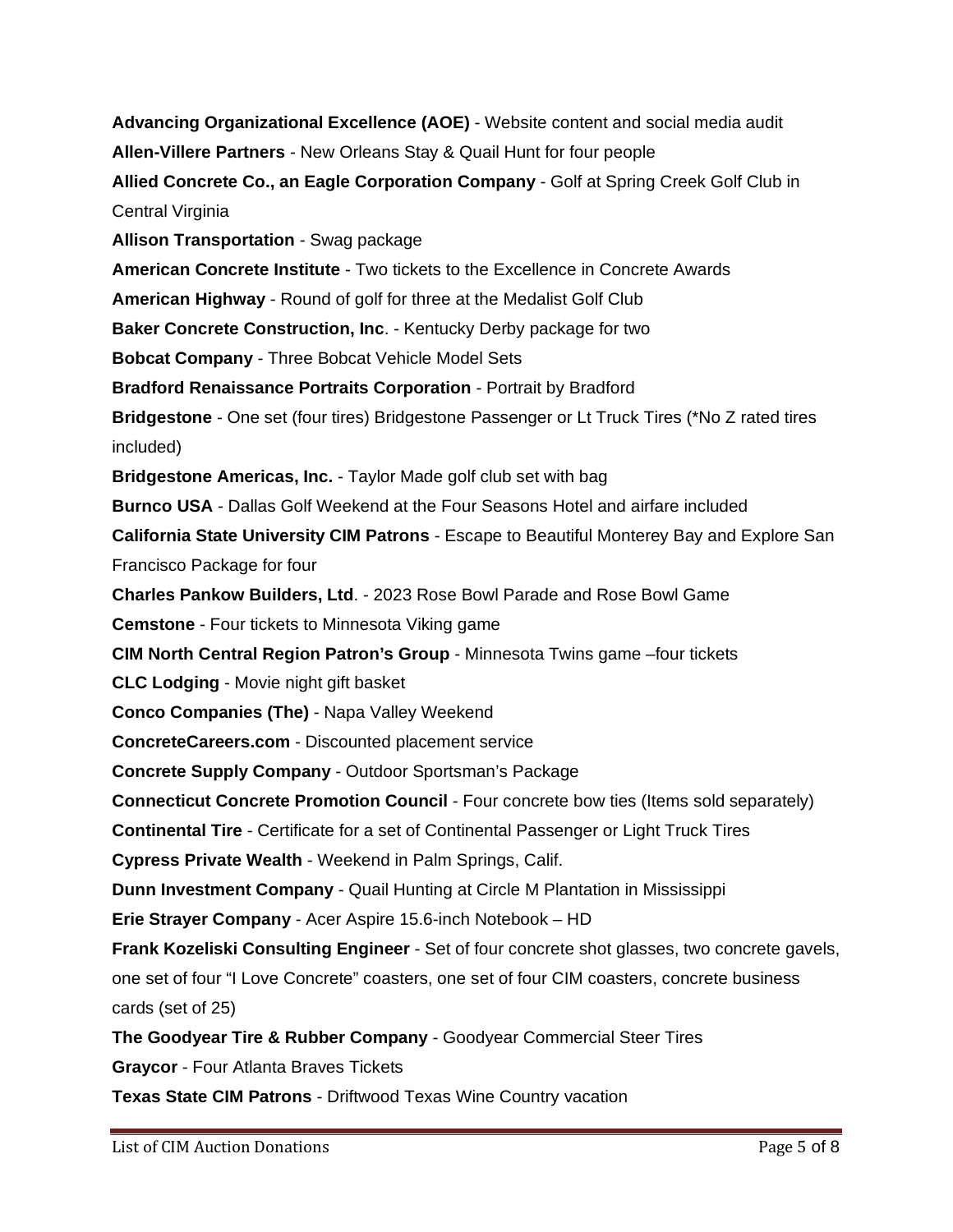**Housby** - \$1,500 Gift Certificate to Golf Galaxy

**Irving Materials, Inc.** – Four Indianapolis Colts tickets, four Nashville Predators tickets and four Tennessee Titans tickets

**Jennifer LeFevre** - Three tickets to a Washington Nationals Home game

**J. Lohr Vineyards & Wine** - Day in the Vineyards (Paso Robles, Calif.)

**John Deere Construction & Forestry Division** - John Deere X570 Lawn Tractor with 54-inch mower deck

**Komatsu North America/ Roland Machinery Co.** - Variety of top-brand shirts, hats, and golf balls, as well as First Gear models

**Martin Marietta [Materials](http://www.martinmarietta.com/)** - Dallas Cowboys Suite tickets and travel

**Miles Sand & Gravel** - Sailgating at its finest

**Mobile Tranquility LLC** - \$100 Massage Therapy gift certificate

**MTSU CIM Patrons** - Houseboat rental and Music City Grand Prix & Grand Ole Opry Weekend in Nashville

**National Precast Concrete Association Foundation** - \$250 Amazon gift card and \$250 Visa gift card

**Nebraska Concrete & Aggregates Association** - Bedrock Downs Rock Race

**Northeast CIM Patrons –** 75-inch Samsung QLED 8k Smart TV

**Peterbilt Motors Company -** \$20,000 PACCAR parts card

**Portland Cement Association** - Two tickets for 2022 MLB, NFL, NBA or NHL – any team, any regular season game

**Precast/Prestressed Concrete Institute** - \$1,500 in Hilton gift cards.

**Ready Mix USA** - University of Alabama Football tickets

**Rogers Group, Inc.** – Four Tickets to Nashville Predators

**Sandler Training** – Two 1-day sales, sales management or leadership training for up to 25 people

**Sika Corporation** – Two Apple Watches

**Silvi Group Companies, Inc**.- Wine from Larry Silvi's personal wine cellar

**[Southwest](http://www.southwest.com/) Airlines** - \$200 Southwest gift cards

**Summit One Source –** 2-day guided tour of Kentucky Bourbon Trail for four

**Summit One Source -** Ohio State Buckeyes Football Weekend for 2022 Season

**United [Rentals,](http://www.unitedrentals.com/) Inc.** - Two tickets – PGA Event in 2022-2023 PGA Season with \$500 travel

**U.S. Concrete -** Texas Rangers and DFW Experience

**U.S. Concrete West Region** - San Francisco travel package for two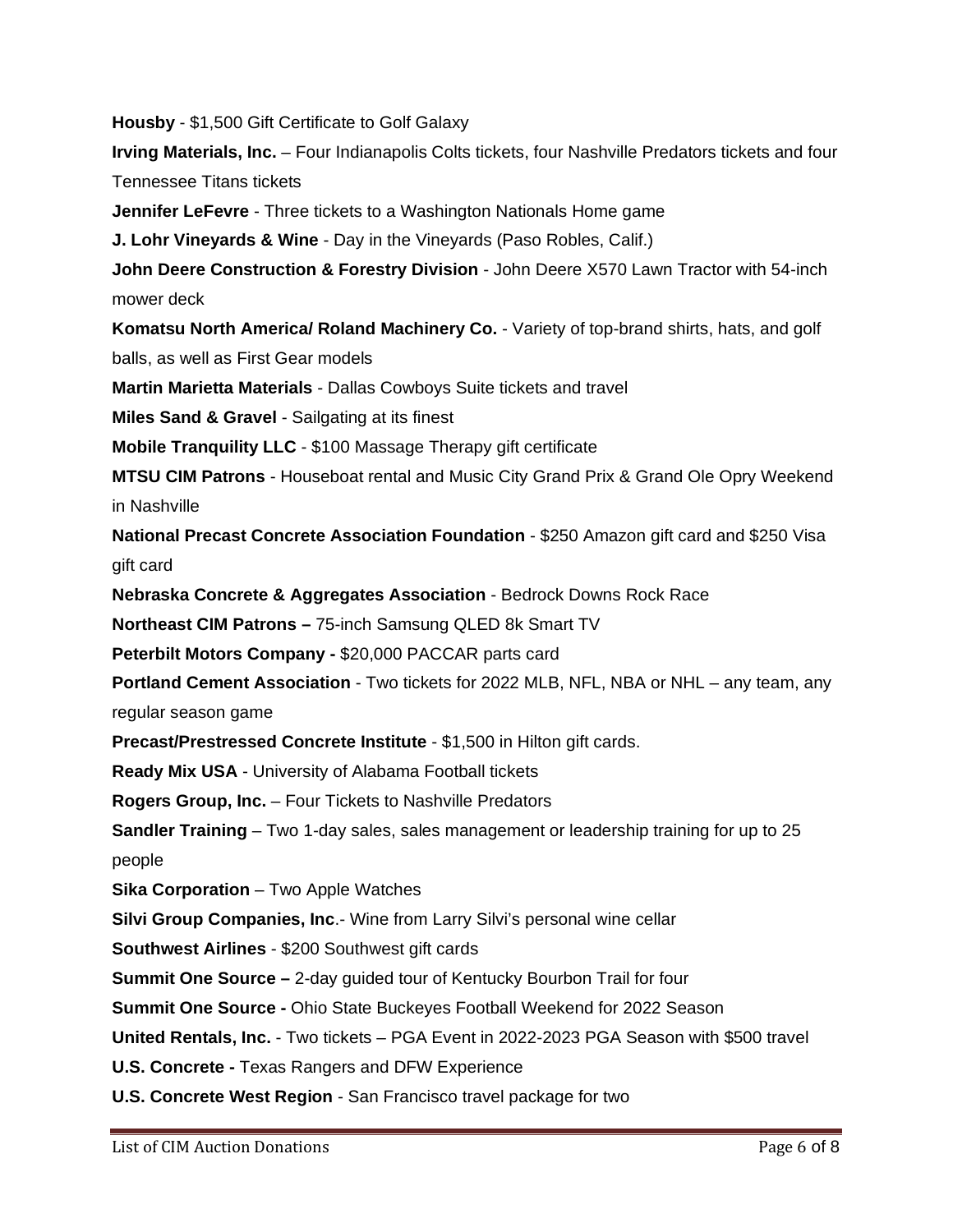**Valvoline, Inc**. - Credit towards \$5,000 of HD Valvoline Zerex or Heavy-Duty Lubes **Volvo [Financial](http://www.vfsco.com/) Services** - Smart Commercial \$1,500 parts pre-loaded card **Vulcan Materials Company** - Two rounds of golf for four at TPC Sawgrass plus lodging **Webcor Concrete** - Sailing San Francisco Bay **Wirtgen Amercian, Inc.** - Nashville Trip **World of Concrete** - Traeger Ironwood 650 Pellet Grill **World of [Concrete](http://www.worldofconcrete.com/)** - \$500 Marriott Gift Cards

# **Cash Donations**

**Baldwin Filters** - \$1,000 cash donation **[CAT -](http://www.cat.com/)** \$5,000 cash donation **[Cummins](http://www.cummins.com/) -** \$1,000 cash donation **Forterra** - \$5,000 cash donation **Herc Rentals** - \$500 cash donation **Kent [Companies](http://www.kentcompanies.com/) -** \$500 cash donation **Raffin Construction Co.** - \$250 cash donation **Ruttura & Sons [Construction](http://www.unitedrentals.com/) - \$**5,000 cash donation **Sioux Corporation** - \$500 cash donation **Structural Group** - \$5,000 cash donation **United Rentals N.A Inc.** - \$500 cash donation **W.R Meadows, Inc.** - \$4,000 cash donation

The annual auction will be held Wednesday, Jan.19, 2022 in the West Hall Room W106 of the Las Vegas Convention Center. For a full list of items, please visit [www.concretedegree.com/auction.](http://www.concretedegree.com/auction)

#### **About CIM**

Receiving tremendous support from the concrete industry, the CIM program was the first of its kind in United States – a four-year Bachelor of Science degree in Concrete Industry Management. Since its humble beginning, the CIM program has expanded and offered at Middle Tennessee State University, California State University, Chico, Texas State University, New Jersey Institute of Technology and our newest program at South Dakota State University.